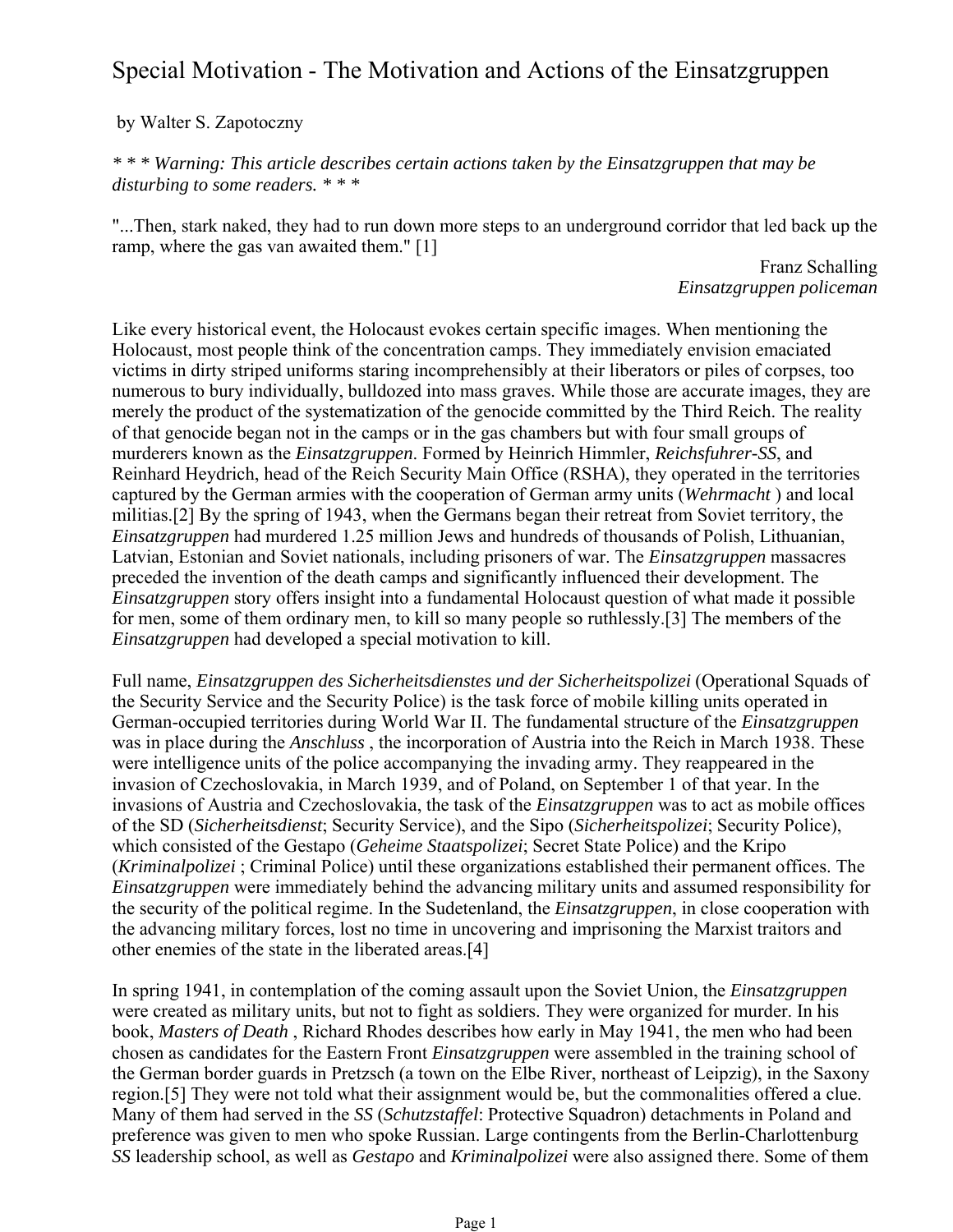were passed on gratefully by their home regiments because they were considered too wild.

The commanders of the *Einsatzgruppen* and the commanders of the *Sonderkommando* and *Einsatzkommandos* (sub-units of the *Einsatzgruppen*) were chosen by Himmler and Heydrich from a list compiled by the RSHA. Most of the handpicked leaders were lawyers. A few were physicians or educators and most had earned doctoral degrees. A reserve battalion of the regular *Ordnungspolizei* (Order Police), completed the Pretzsch roster. In addition to *Sipo* and *SS* officers, a support staff of drivers, translators, radio operators, and clerks was also assembled. They later came from all over Germany, though most were members of the *SS* .[6]

Many of the candidates assembled were former members of the *Hitler Jugend (HJ)* (Hitler Youth). Gisela McBride describes the Hitler Youth and the *Bund Deutscher Maedchen (BDM)* (The League of German Girls Branch of the Hitler Youth) in her book *Memoirs of a One Thousand-Year-Old Women*. She said: "The *BDM* 's purpose was to mold girls as closely as possible to conform to the Nazi ideal of womanhood. They were to learn to be obedient, dutiful, disciplined, and self-sacrificing. These virtues were to be emphasized and continually reinforced so the girls would become willing and faithful followers of Nazi doctrine."[7] Of the Hitler Youth leaders McBride said, "The youth leaders were ardent Nazis. Adolf Hitler, the boys and girls were taught, was the infallible leader,"[8]

The training that *SS* recruits received before their arrival in Pretzsch, prepared them very well for the new mission of the *Einsatzgruppen*. The *SS* was to be the living embodiment of the Nazi doctrine of the superiority of Nordic blood, and of the Nazi conception of a master race. *SS* candidates were thoroughly examined and checked. They were asked for the political reputation record of their parents, brothers and sisters, the record of their ancestry as far back as 1750 and their physical examination and any records from the Hitler Youth. Further, they were asked for a record of hereditary health showing that no hereditary disease exists in their parents and in their family. Last, but perhaps most important, was a certification from the race commission.[9] This examining commission was composed of *SS* leaders, anthropologists, and physicians. The very process of selection and acceptance gave the new member a sense of superiority. Only pureblooded Germans in good health could become a member. He must have been of excellent character, had no criminal record, and been well versed in all National Socialist doctrines. The members had to be ready and willing tools, prepared to carry out tasks of any nature, however distasteful. Absolute obedience was therefore the necessary foundation stone of the *SS*. Obedience had to be unconditional. It corresponded to the conviction that the National Socialist ideology must reign supreme. Every *SS* man was prepared, therefore, to carry out blindly every order that was issued by the Fuhrer. The *SS* troops were also taught a view of the past based on racial struggle and *Lebensraum* (Living Space). The past provided a sense of continuity and showed the recruit that the Jews and Slavs had always been the enemies of Germany. This meant that the need for living space and a solution to the Jewish question was deemed inevitable. The *SS* soldiers, as well as the other men who arrived in Pretzsch, had also been exposed to the ideas of Euthanasia.[10]

The T-4 Euthanasia Program was established in the fall of 1939 in order to maintain the supposed purity (eugenics) of the so-called Aryan race by systematically killing children and adults born with physical deformities or suffering from mental illness. It put much emphasis on the survival of the fittest and argued that genetic selection should be practiced deliberately. This included the breeding of a racial elite and the extermination of racially inferior or damaging groups. Slavs, Gypsies, and Africans were considered racially inferior to a supposed race of German Aryans - a race that the Nazi ideologues believed to be weakened by what they called the Jewish cancer. This propaganda added to the overall state of mind of the soldiers assembled in Pretzsch and contributed to their special motivation.[11]

The course of training given the *Einsatzgruppen* at Pretzsch consisted of lectures and speeches on their new and special functions. There were a number of briefings about the aims and activities of the *Einsatzgruppen* in the Nazi-occupied territories of the Soviet Union. At a briefing, which probably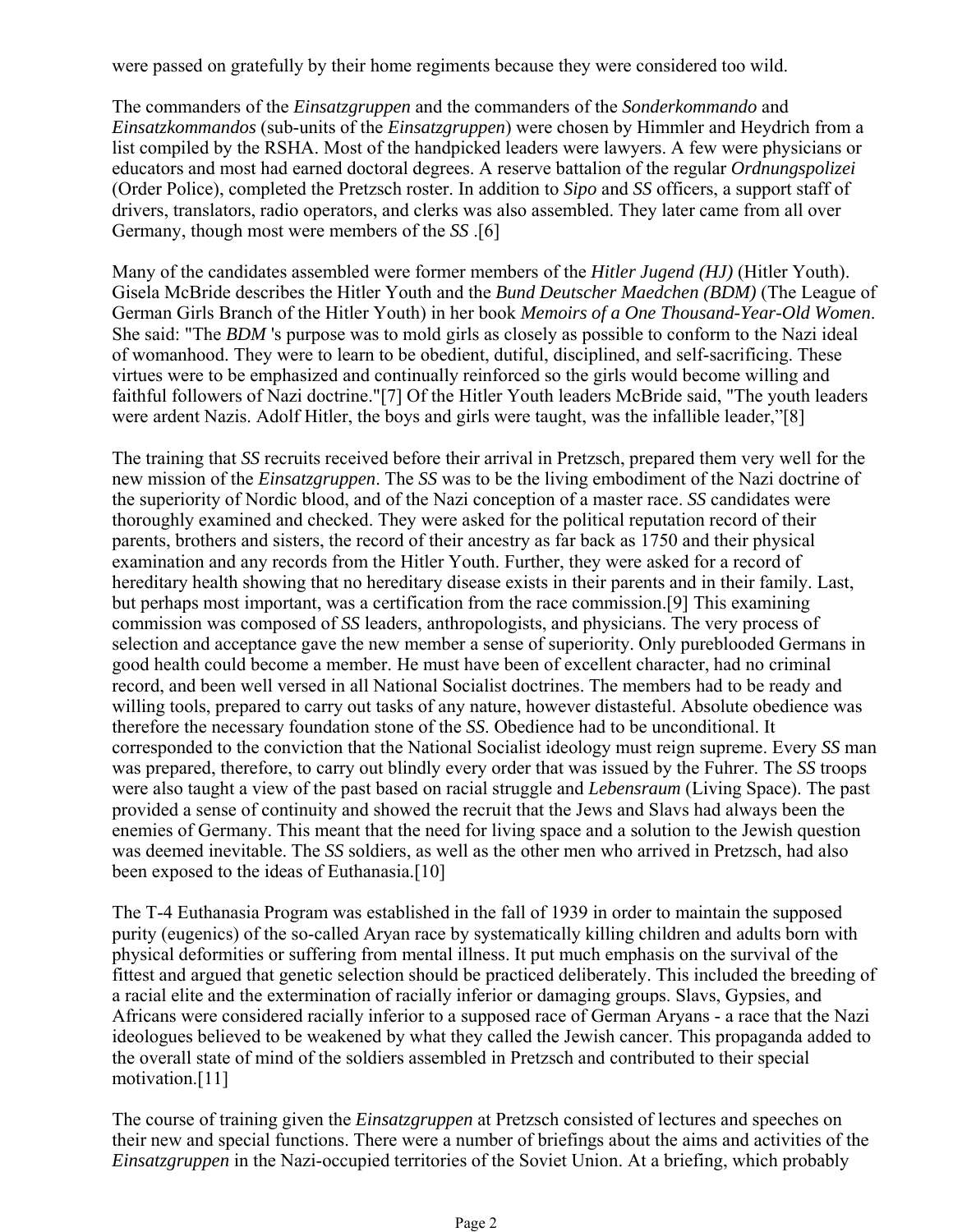took place shortly before June 22, 1941, high-level *SS* and Police chiefs attend. As Heydrich was unable to attend he sent them a memorandum specifying who was to be eliminated: "All the following are to be executed: Officials of the Commintern, together with professional Communist politicians in general, top and medium level officials and radical lower level officials of the Party, Central committee and district and sub-district committees. In addition, peoples commissars, Jews in Party and State employment, and other radical elements, saboteurs, propagandists, snipers, assassins, inciters, etc., insofar as they are, of special importance for the further economic reconstruction of the Occupied Territories." More details are contained in Report No. 111, dated October 12, 1941: "The principal targets of execution by the *Einsatzgruppen* will be political functionaries, Jews mistakenly released from POW camps, Jewish sadists and avengers, and Jews in general." The mission of the soldiers in Pretzsch was thoroughly understood, from the highest-ranking leader of a *Gruppe* down to the lowest *SS* man. [12]

On 22 June 1941, Germany invaded Soviet Russia. The *Einsatzgruppen*, already alerted, fell in behind the marching columns of the *Wehrmacht* as an integral part of the machine constructed for swift and total war. Within a space of three days, the training grounds in Saxony were empty and all *Einsatzgruppen* had entered upon the performance of their various missions.

The *Wehrmacht* rapidly overran vast territory in the early months of the invasion of the Soviet Union. *Einsatzgruppe* A started out from East Prussia, and its units rapidly spread out across Lithuania, Latvia, and Estonia. *Einsatzgruppe* B had Warsaw as its starting point. Some of its units passed through Vilna and Grodno on the way to Minsk, where they arrived on July 5, 1941.[13] Other units belonging to *Einsatzgruppe* B passed through Brest-Litovsk, Slonim, Baranovichi, and Minsk, and from there proceeded to southern Belorussia: Mogilev, Bobruisk, and Gomel, advancing as far as Briansk, Kursk, Orel, and Tula. Along their route, in all the places through which they passed, they murdered masses of people - Jews, Gypsies, Communist activists, and prisoners of war. *Einsatzgruppe* C made its way from Upper Silesia to the western Ukraine, by way of Krakow. Two of its units, *Einsatzkommandos* 5 and 6, went to Lvov, where they organized a pogrom (from Russian meaning "wreaking of havoc") against the Jews with the participation of Ukrainian nationalists. *Sonderkommando* 4b organized the mass murders at Ternopol and Zolochev, and then continued on its way to the east. On September 29 and 30, *Sonderkommando* 4a, commanded by Paul Blobel, perpetrated the mass slaughter of 34,000 Kiev Jews at Babi Yar. *Einsatzgruppe* D was attached to the Eleventh Army. During its advance, it carried out massacres in the southern Ukraine (Nikolayev and Kherson), in the Crimea (Simferopol, Sevastopol, Feodosiya, and other places), and in the Krasnodar and Stavropol districts (Maykop, Novorossisk, Armavir, and Piatigorsk). Jewish prisoners of war were separated from the rest and put to death at an early stage, in the advance transit camps.

*Einsatzgruppen* men were told of Joseph Stalin's order of July 3, 1941, calling on the entire Soviet civilian population to conduct a campaign of terror, sabotage, and guerrilla warfare against the Germans. The soldiers knew that Jews were especially active in this campaign, as numerous Jewish historians have proudly acknowledged.[14] This news added to their motivation.

As the *Einsatzgruppen* moved east, political functionaries were shot where found. Prisoners of war who fell in the category of opponents of National Socialism were handed by the Wehrmacht to the *Einsatzgruppen* and killed. These swift methods were also applied in disposing of Jews, gypsies, and persons falling under that vague denomination - undesirables. The *Einsatzgruppen* first promoted pogroms by inciting already existing ant-Semitism and age-old grievances against the Jews by the local population. Many were killed by the locals, as the *Einsatzgruppen* assisted and watched. However, the number of humans marked for slaughter was too large to be disposed of by casual assassination. Their very numbers demanded that they be killed en masse.[15]

The methods of extermination varied little. Mass shooting, the commonest means of slaughter, was described with classic simplicity by Herman Graebe, a German civilian, before the International Military Tribunal. Graebe was in charge of a building firm in the Ukraine: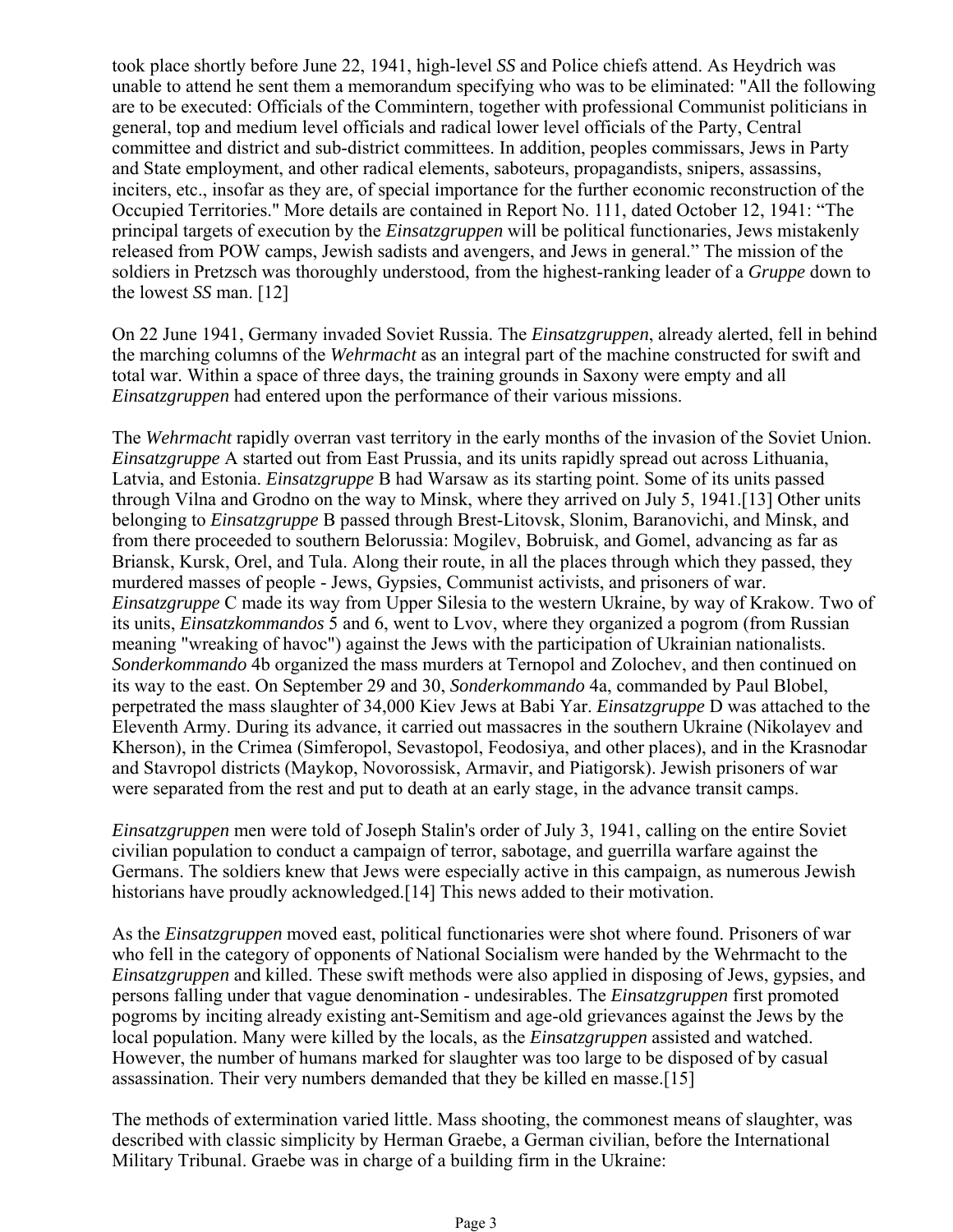I walked around the mound, and found myself confronted by a tremendous grave. People were closely wedged together and lying on top of each other so that their heads were visible. Nearly all had blood running over their shoulders from their heads. Some of the people shot were still moving. Some were lifting their arms and turning their heads to show that they were still alive. The pit was already 2/3 full. I estimated that it contained about 1,000 people. I looked for the man who did the shooting. He was an *SS* man, who sat at the edge of the narrow end of the pit, his feet dangling into the pit. He had a tommy gun on his knees and was smoking a cigarette. The people, completely naked, went down some steps, which were cut in the clay wall of the pit and clambered over the heads of the people lying there, to the place to which the *SS* man directed them. They lay down in front of the dead or injured people; some caressed those who were still alive and spoke to them in a low voice. Then I heard a series of shots. I looked into the pit and saw that the bodies were twitching or the heads lying already motionless on top of the bodies that lay before them. Blood was running from their necks. I was surprised that I was not ordered away, but I saw that there were two or three postmen in uniform nearby. The next batch was approaching already. They went down into the pit, lined themselves up against the previous victims, and were shot. When I walked back around the mound, I noticed another truckload of people, which had just arrived. This time it included sick and infirm persons. An old, very thin women appeared. Naked people held her up. The woman appeared to be paralyzed. The naked people carried the woman around the mound. I left and drove in my car back to Dubno. On the morning of the next day, when I again visited the site, I saw about 30 naked people lying near the pitabout 30 to 50 meters away from it. Some of them were still alive; they looked straight in front of them with a fixed stare and seemed to notice neither the chilliness of the morning nor the workers of my firm who stood around. A girl of about 20 spoke to me and asked me to give her clothes, and help her escape. At that moment, we heard a fast car approach and I noticed that it was an *SS* detail. I moved away to my site. Ten minutes later, we heard shots from the vicinity of the pit. The Jews still alive had been ordered to throw the corpses into the pit; then they had themselves to lie down in this to be shot in the neck.[16]

The method that the *Einsatzgruppen* employed was to shoot their victims in ravines, abandoned quarries, mines, antitank ditches, or huge trenches that had been dug for this purpose. The brutality of many of the *SS* men is illustrated in a description of a typical Russian village. Hearing of the approach of a murder commando, the Jews of the village has gone into hiding. When the commando reached the village, the only person whom the *SS* men saw in the street was a women with a baby in her arms. She refused to tell them where the Jews were hidden. One of the men snatched the baby from he, gripped it by the legs, and smashed its head against a door. An *SS* man recalled: "It went off with a bang." Beside herself, the women gave away the hiding place. The *Einsatzgruppen* performed their murderous work in broad daylight and in the presence of the local population. Only when the Germans began their retreat was an effort made to erase the traces of their crimes. This was the job of *Sonderkommandos* : to open the mass graves, disinter the corpses, cremate them, and spread the ashes over the fields and streams.[17]

The killing by shooting, especially of women and children, had a devastating effect on many of the *Einsatzgruppen* member's mental state, which even heavy drinking of hard liquor (of which they were given a generous supply) could not suppress. A few committed suicide and some asked for transfer to other units. Units began experimenting with methods that would ease the burden on the shooters. Some units experimented with using quick lime (Calcium Hydroxide). Used in the trenches between the layers of bodies, it was thought that if the victims were made to lie down on top of each other, quick lime could be spread over them and then water could be added. The Calcium Hydroxide reacted with the water and actually boiled away the flesh of the victims. This method proved too grotesque, since the victims were still alive when the water was added, and was discontinued. Other experiments such as alternating victims with wood in piles then burning the piles was attempted but found to be to time consuming.[18]

After trying to dynamite the victims and burn them alive in their homes and barns proved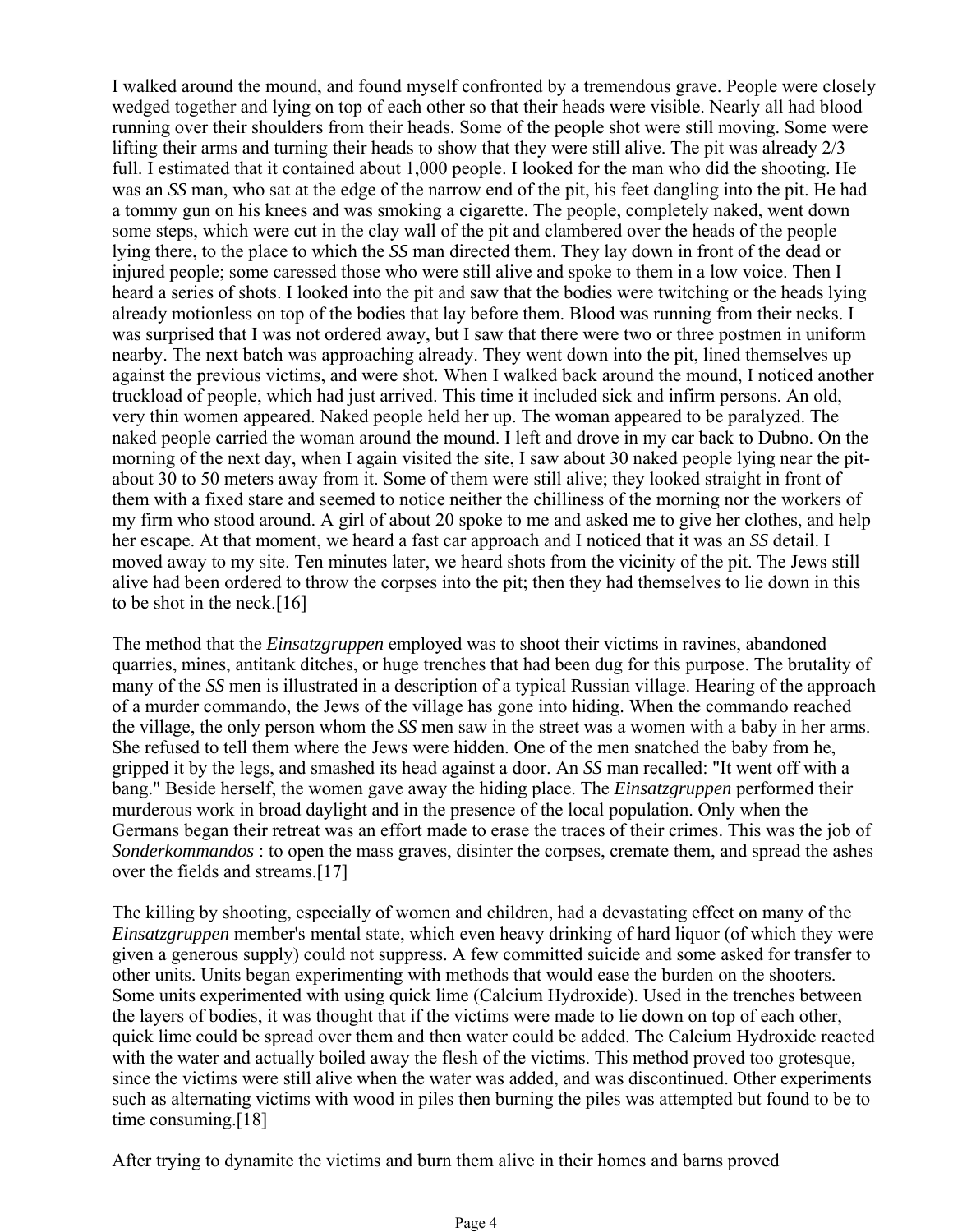unproductive, the RSHA in Berlin, in August 1941, began to look for an alternative method of execution. It was found in the form of gas vans (heavy trucks with hermetically sealed vans into which the trucks' exhaust fumes were piped). Within a short time, these trucks were supplied to all the *Einsatzgruppen*. The carbon monoxide from the car's exhaust would be channeled into the sealed cabin, in which the victims stood. The gassing process took between fifteen and thirty minutes. During this time, the van was driven from the loading site to prepared graves. The shootings continued, augmented with the gas vans. The gas vans lead to the construction of the gas chambers at the concentration camps.[19] With the construction of the camps with gassing facilities, the *Einsatzgruppen* would soon be out of the business of killing Jews. From the beginning of 1942 onward, the *Einsatzgruppen* increasingly turned to fighting Soviet partisans.

In his book *German Anti-Partisan Warfare in Europe, 1939-1945*, Colin Heaton describes how the *SS*  was dispatched to handle the partisan/guerrilla threat in a unique way. *Generalfeldmarschall* Wilhelm Keitel ordered decrees allowing for the seizure or property and the execution without trial of all persons suspected of compromising German security in the occupied zones. Various *SS* units created their own counterinsurgency teams that were usually comprised of company sized elements numbering approximately 200 men. These units were motorized, well-armed, and would be rushed rapidly to an area of suspected partisan activity.[20]

Clearly, the *Einsatzgruppen* record is one of brutality and devastation. They were indoctrinated to view Jews, Slavs, partisans, and Bolsheviks as threats to the German people. They viewed this people as sub-human. Through indoctrination and training, they developed a special motivation to conduct violence. This special motivation not only enabled them to kill, it enabled them to carry out cruel and bestial acts on their victims. One theory that accounts for their behavior is based upon causal rather than correlation evidence is the violent-socialization theory of the American criminologist Lonnie Athens. Richard Rhodes describes his theory, in detail. Athens did not study violent officials. Some violent officials (notably police) are self-selected and come to the profession already experienced with violence, as many of the *Einsatzgruppen* did. For those officials who acquire their violent skills in official training, there are clear parallels between their training experiences and the four-stage development process that Athens identified in the backgrounds of violent criminals.[21]

Since violence, official or private, is learned through violent experience, such parallels are to be expected and should not be surprising. The violent socialization process, Athens found, divides into four stages, which he calls: brutalization; belligerency; violent performances and virulency. The stages are sequential. Each stage has to be fully experienced before the subject advances to the next one, a process that can occur cataclysmically in a short period of time or across a period of years. That violence is a choice rather than a compulsion or a release is taken for granted in the military and among police.[22]

Brutalization, the first stage of violent socialization, Athens found to consist of three distinct but related significant experiences that might occur in any order and at differing times and places: (a) violent subjugation (an authority figure from one of the novice's primary groups uses violence or threat of violence to force the novice to submit to his authority by showing obedience and respect); (b) personal horrification (the novice witnesses people close to him undergoing violent subjugation); (c) violent coaching (to prompt violent conduct, people whom the novice perceives to be or to have been authentically violent instruct the novice in how to conduct himself when confronted with conflict, emphasizing that he has an inescapable personal responsibility to physically attack people who provoke him).[23] Harsh military discipline had a long tradition in Germany. *SS* training, as Himmler organized it, was known for its brutality. Even ordinary police training before the war was brutalizing. This was in keeping in the Prussian tradition. All of the *Einsatzgruppen* members who came together in Pretzsch had had intense and brutal training.

Brutalization is an obvious and traumatic experience, Athens observes. It leaves the novice shaken, deeply troubled, and confused. Breaking down a recruit's identity is the purpose of military basic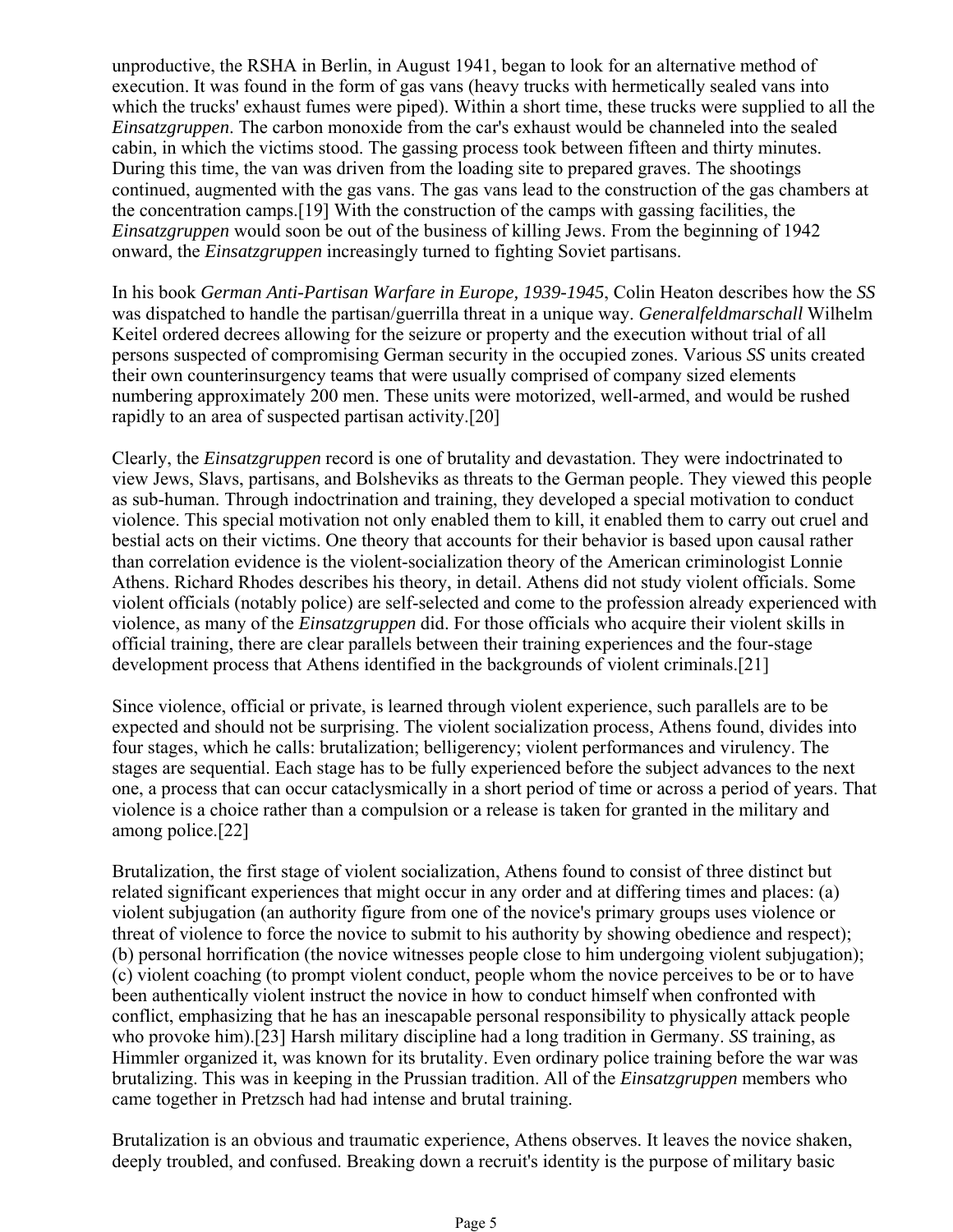training. Moving into belligerency, the second stage of violent socialization, the novice questions his previous values. Brooding over his brutalization experiences, he comes to focus on his personal performance and responsibly, finally identifying the specific question he has to answer: What can I do to stop other people from violently subjugating me and people I value? When people have undergone social trauma and fragmentation, they seek guidance from others who successfully overcome comparable experiences. The *Einsatzgruppen* members had plenty of violence coaches to provide guidance. Struck by his insight, which takes on the force of personal revelation, and convinced of its correctness, the belligerent subject now firmly resolves to resort to violence in his future relations with people. The subject is prepared to use violence defensively, to protect himself or the people he values against imminent danger.[24] The Nazi propaganda the *Einsatzgruppen* members had been exposed to clearly couched that the Jews, Slavs, and Bolsheviks would bring destruction to the German way of life and to the Aryan race, if not eliminated.

The final components of violent socialization constitute stage four, virulency. However personally satisfied a violent performer may be with his defensive victories, they will not change this fundamental view of himself, his self-conception, his identity, unless other people acknowledge them and demonstrate their full significance to him by their actions. When people learn of a successful violent performance by someone whom they previously judged not to be violent, they act differently toward him. They begin treating him as if he were dangerous. For the first time, the subject keenly senses genuine trepidation when he approaches people. These heady experiences of violent notoriety, especially when combined with his painful memories of feeling powerless and inadequate during the brutalization and belligerency stages, encourage the subject to believe that violence works.[25] Once the *Einsatzgruppen* members reached this point, they were firmly resolved to attack people physically for the slightest or no provocation whatsoever.

One factor must be made clear regarding the average German soldier and his participation in what may be deemed atrocities. Men who are fighting for their lives, especially against a cloaked enemy hiding among the local population, uncertain as to their duty and without proper leadership and guidance seldom take the time to disseminate between friendly and hostile indigenous personnel. Regardless of the individual's thoughts and beliefs, it mattered very little, for the killing of even suspected Jews in even the most anti-Semitic region only fanned the flames of resistance among the civilian population. Another detrimental factor was the propaganda issues facing the German, as well as the fact that the primitive living conditions of the average peasant and the seemingly endless numbers of non-European races impressed upon the Germans their own sense on cultural and ethnic superiority.[26] The German was also psychologically unprepared for what awaited him. He was subjected to many varieties of friendly propaganda, although all forms continued to purport his racial superiority. One day he may hear, that all of the sub-humans must be relocated further east, especially Jews. Later he would hear that they must be eradicated, eliminated from potentially poisoning the pure German blood supply, that they were deemed to be a biological threat to the German people. He would also be told that not all Russians were Communists, and that the German crusade was established to free the Russians from Bolshevism, while at the same time condemning all Russians for supporting the Bolsheviks, while the Jews supported and assisted the powers in Moscow.[27]

In conclusion, we can see how the *Einsatzgruppen* grew out of a Germany that was economically crippled by World War I reparations, global depression and a national sense that the Jew was significantly to blame for their problems. Fostered by the ideals of National Socialism, the naivety of youth, the sense of pride and accomplishment that military service gave them, the members of the *Einsatzgruppen* became fully indoctrinated into the beliefs of Adolph Hitler. They accepted Hitler's anti-Semitism by placing his desire to remove the Jews in the context of a wider theory of the struggle between races for living space. They accepted Hitler's view that the Jews, lacking a state of their own, were parasites trying to destroy those states, which had been established by superior races. They accepted that Bolshevism was a threat to the survival of Germany and to Europe. They believed their duty was to eliminate the threats. As there were some who asked to be relieved or transferred from their killing responsibilities, there were more to take their place. They moved through the stages of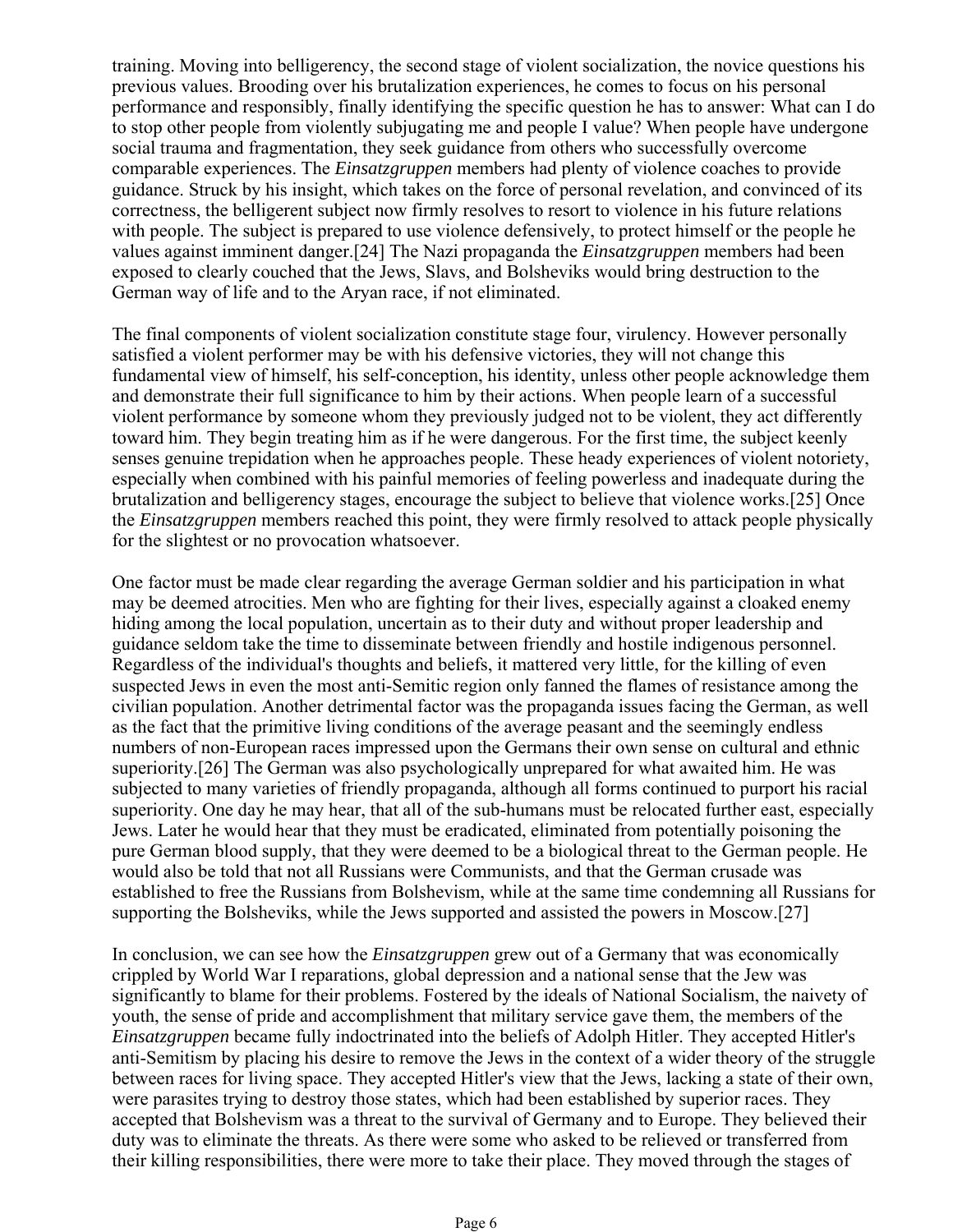violent socialization rather quickly due to the support of an entire government system. When one believes so strongly in his cause that he will do anything, then he truly has a special motivation.

The results of the *Einsatzgruppen* help in understanding the magnitude of their deeds. They averaged over thirteen hundred and fifty murders per day during a two-year period. Thirteen hundred and fifty human beings were slaughtered on the average each day, seven days a week for more than one hundred weeks. That is over three hundred thirty seven murders per average day by each group of five to nine hundred men during the two-year period. All these thousands of men, women, and children had first to be selected, brought together, held in restraint and transported to a place of death. They had to be counted, stripped of possessions, shot or gassed and buried. In addition, burial did not end the job, for all of the possessions taken from the dead had to be salvaged, crated and shipped to the Reich. Finally, books were kept to cover these transactions. Details of all these things has to be recorded and reported.[28]

The attitude of most of the *Einsatzgruppen* can be summed up in a quote from *SS* General Otto Ohlendorf, commander of *Einsatzgruppen* D, during the Nuremburg Trials:

The men, women, deeply excavated antitank ditches. Then they were shot, kneeling or standing, and the corpses thrown into the ditch. I never permitted the shooting by individuals in group D, but ordered that several of the men should shoot at the same time in order to avoid direct personal responsibility.

He, like most of the *Einsatzgruppen*, expressed no remorse for his actions and was more concerned about the moral strain on those carrying out the executions than those actually being executed. He went to the gallows believing he had done his duty for his country. He, like most of the *Einsatzgruppen*, had a special motivation to carry out their work.

## **Special Note**

"In the original article published on July 8, 2005, it was implied that Gisela McBride was a member of the Bund Deutscher Maedchen (BDM). This was a mistake. Ms. McBride states in both her publications and her lectures that she was never a member of the BDM or other associated Nazi organizations."

## **Footnotes**

[1]. Claude Lanzmann. *Shoah* . (New York: Pantheon Books, 1985) p. 76.

[2]. Yale Edeiken. "An Introduction to the Einsatzgruppen." *The Holocaust History Project* . (http://www.holocaust-history.org/intro-einsatz/, 2000).

[3]. Richard Rhodes, *Masters of Death: The SS-Einsatzgruppen and the Invention of the Holocaust* (New York: Vintage Books, 2002) p. xii.

[4]. The Simon Wiesenthal Center. *Einsatzgruppen* . (http://motlc.wiesenthal.com/text/x06/xm0689.html, 1997).

[5]. Rhodes. pp. 3-4.

[6]. New York Holocaust Library. *The Einsatzgruppen Reports* . ed. by Arad, Yitzak, Shmuel Krakowski and Shmuel Spector (http://www.einsatzgruppenarchives.com/directives.htm, 1989).

[7]. Gisela McBride. *Memoirs of a 1000-Year-Old Woman: Berlin 1925-1945* . (Bloomington: First Books, 2000) pp.182-186.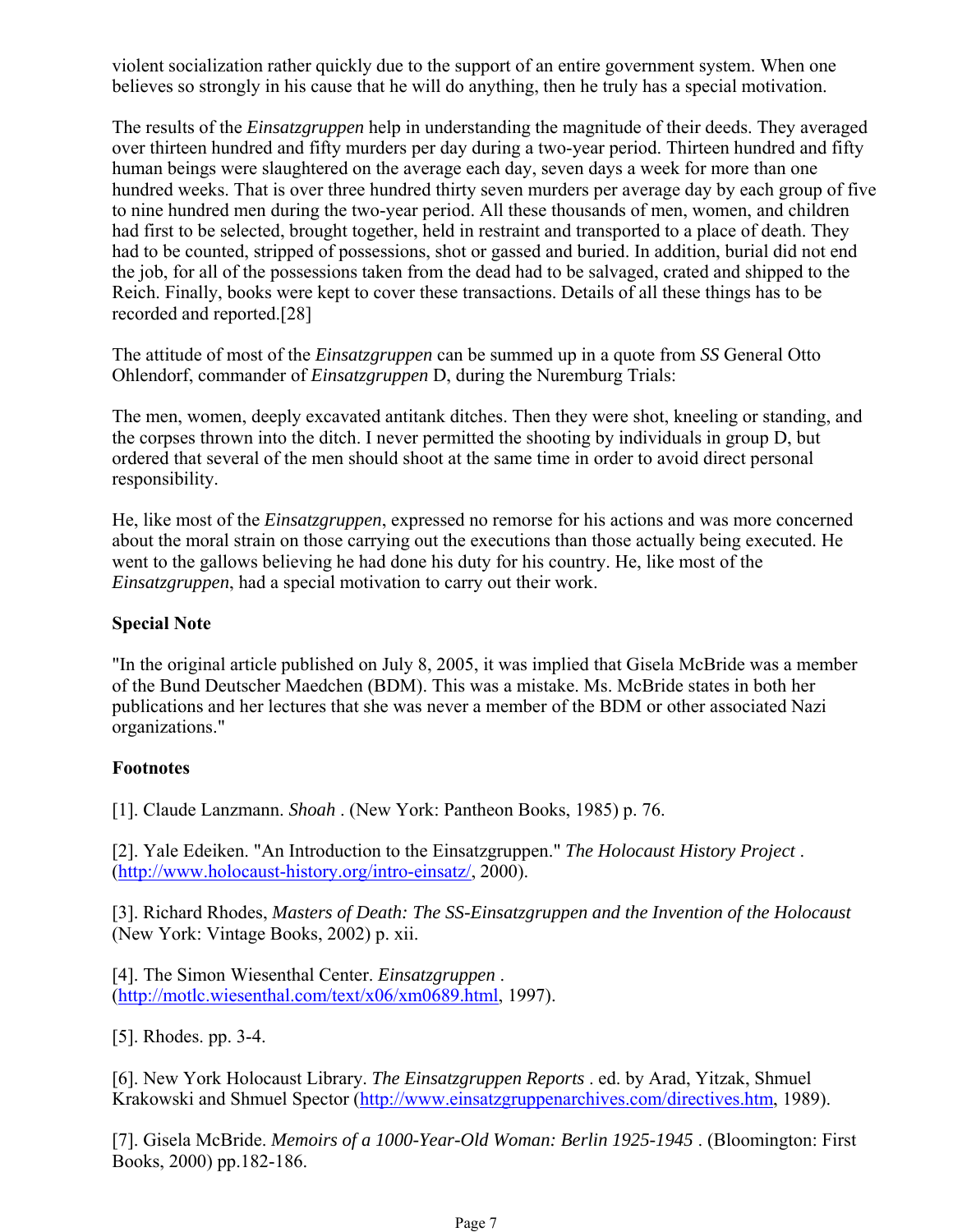[8]. Ibid.

[9]. The Simon Wiesenthal Center. *Einsatzgruppen* . (http://motlc.wiesenthal.com/text/x06/xm0689.html, 1997).

[10]. Ibid.

[11]. Ibid.

[12]. *Encyclopedia of the Holocaust* . (New York: Macmillan Publishing Company, 1990) p. 45.

[13]. Heinz Hohne. *The Order of the Death's Head: The Story of Hitler's SS* . (New York: Ballantine Books, 1971) pp. 407-409.

[14]. Ibid.

[15]. Ibid.

[16]. The Schutzstaffeln (SS). *The Nuremberg Indictment. Nazi Conspiracy and Aggression* . Vol. II. (Washington: United States Government Publishing Office, 1946) pp.173-237.

[17]. Ibid.

[18]. Ibid.

[19]. Ibid.

[20]. Colin Heaton. *German Anti-Partisan Warfare in Europe, 1939-1945* . (Atglen: Schiffer Publishing Ltd, 2001) p. 133.

[21]. Rhodes. pp. 21-23.

[22]. Athens, Lonnie. *The Creation of Dangerous Violent Criminals* . (Urbana: University of Illinois Press, 1992) pp. 57-60.

[23]. Ibid.

[24]. Ibid.

[25]. Ibid.

[26]. Heaton. pp. 120-121.

[27]. Ibid.

[28]. The Einsatzgruppen Case. *Military Tribunal II Case No. 9: Trials of War Criminals Before the Nuremberg Military Tribunals Under Control Council Law No. 10, Vol. IV.* (Washington: United States Government Publishing Office, 1946) pp. 38-42.

## **Bibliography**

Arad, Yitzak, Shmuel Krakowski and Shmuel Spector, editors. *The Einsatzgruppen Reports*. New York Holocaust Library. http://www.einsatzgruppenarchives.com/directives.htm, 1989.